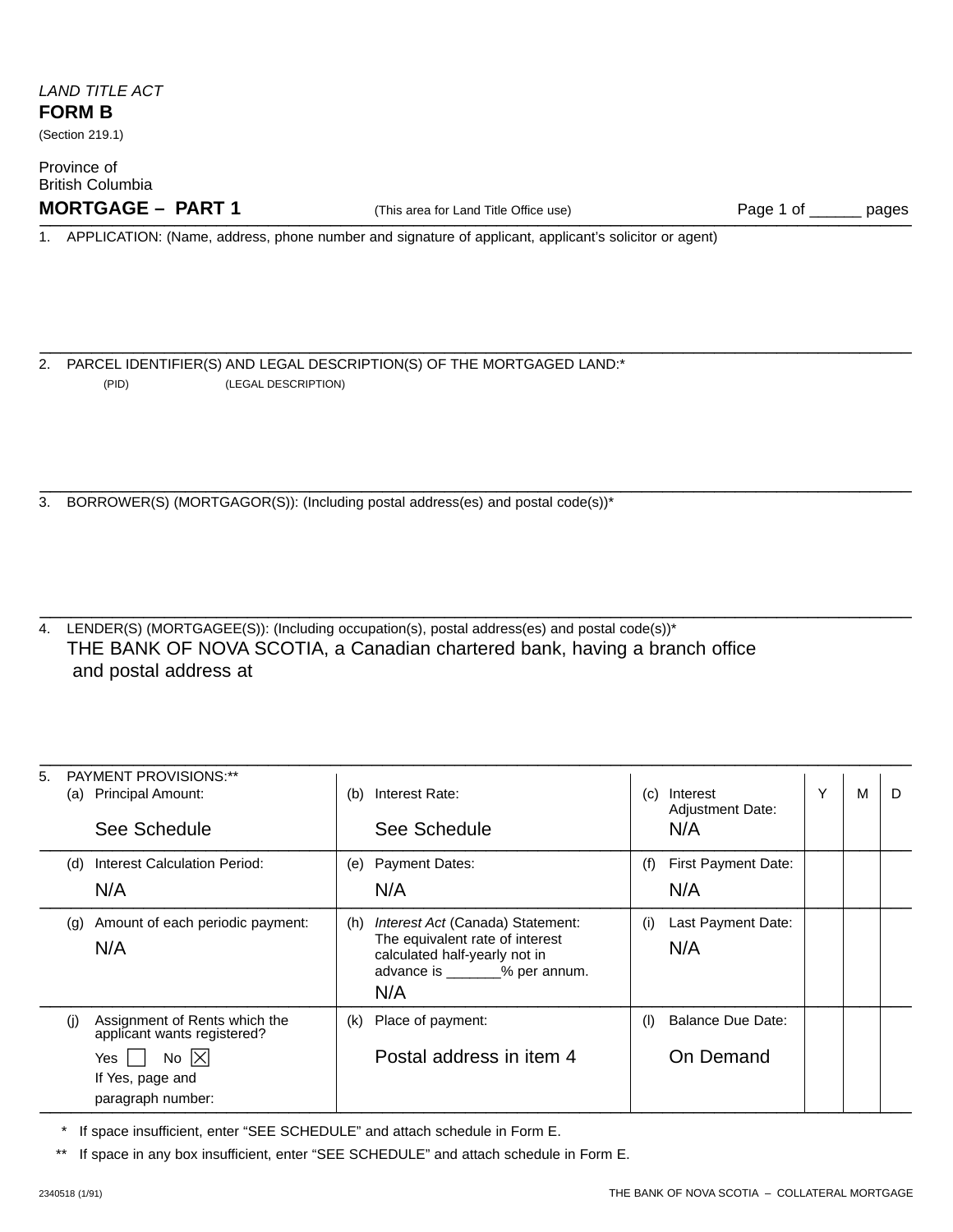# **MORTGAGE – PART 1**

| ٠ |  |
|---|--|
|---|--|

| 6.                                                                                                                                    | MORTGAGE contains floating charge on land?             | MORTGAGE secures a current or running account?<br>7. |  |  |  |  |
|---------------------------------------------------------------------------------------------------------------------------------------|--------------------------------------------------------|------------------------------------------------------|--|--|--|--|
|                                                                                                                                       | No $ X $<br>Yes                                        | Yes $ X $<br>No.                                     |  |  |  |  |
| 8.                                                                                                                                    | <b>INTEREST MORTGAGED:</b>                             |                                                      |  |  |  |  |
|                                                                                                                                       | Freehold                                               |                                                      |  |  |  |  |
|                                                                                                                                       | Other (Specify)                                        |                                                      |  |  |  |  |
| 9.                                                                                                                                    | <b>MORTGAGE TERMS:</b>                                 |                                                      |  |  |  |  |
|                                                                                                                                       | Part 2 of this mortgage consists of (select one only): |                                                      |  |  |  |  |
|                                                                                                                                       | Prescribed Standard Mortgage Terms<br>(a)              |                                                      |  |  |  |  |
|                                                                                                                                       | Filed Standard Mortgage Terms<br>(b)                   | D.F. Number: MT 900105                               |  |  |  |  |
|                                                                                                                                       | Express Mortgage Terms<br>(C)                          | (annexed to this mortgage as Part 2)                 |  |  |  |  |
| A selection of (a) or (b) includes any additional or modified terms referred to in item 10 or in a schedule annexed to this mortgage. |                                                        |                                                      |  |  |  |  |
|                                                                                                                                       | 10. ADDITIONAL OR MODIFIED TERMS:*                     |                                                      |  |  |  |  |

11. PRIOR ENCUMBRANCES PERMITTED BY LENDER:\*

12. EXECUTIONS(S):\*\* This mortgage charges the Borrower's interest in the land mortgaged as security for payment of all money due and performance of all obligations in accordance with the mortgage terms referred to in item 9 and the Borrower(s) and every other signatory agree(s) to be bound by, and acknowledge(s) receipt of a true copy, of those terms.

\_\_\_\_\_\_\_\_\_\_\_\_\_\_\_\_\_\_\_\_\_\_\_\_\_\_\_\_\_\_\_\_\_\_\_\_\_\_\_\_\_\_\_\_\_\_\_\_\_\_\_\_\_\_\_\_\_\_\_\_\_\_\_\_\_\_\_\_\_\_\_\_\_\_\_\_\_\_\_\_\_\_\_\_

\_\_\_\_\_\_\_\_\_\_\_\_\_\_\_\_\_\_\_\_\_\_\_\_\_\_\_\_\_\_\_\_\_\_\_\_\_\_\_\_\_\_\_\_\_\_\_\_\_\_\_\_\_\_\_\_\_\_\_\_\_\_\_\_\_\_\_\_\_\_\_\_\_\_\_\_\_\_\_\_\_\_\_\_

| <b>Execution Date</b> |   |   |  |  |  |  |
|-----------------------|---|---|--|--|--|--|
| Y                     | M | D |  |  |  |  |
|                       |   |   |  |  |  |  |
|                       |   |   |  |  |  |  |
|                       |   |   |  |  |  |  |
|                       |   |   |  |  |  |  |
|                       |   |   |  |  |  |  |
|                       |   |   |  |  |  |  |
|                       |   |   |  |  |  |  |

Officer Signature(s) Y M D Borrower(s) Signature(s)

OFFICER CERTIFICATION:

Your signature constitutes a representation that you are a solicitor, notary public or other person authorized by the **Evidence Act**, R.S.B.C. 1979, c.116, to take affidavits for use in British Columbia and certifies the matters set out in Part 5 of the Land Title Act as they pertain to the execution of this instrument.

<sup>\*</sup> If space insufficient, enter "SEE SCHEDULE" and attach schedule in Form E.

<sup>\*\*</sup> If space insufficient, continue executions on additional page(s) in Form D.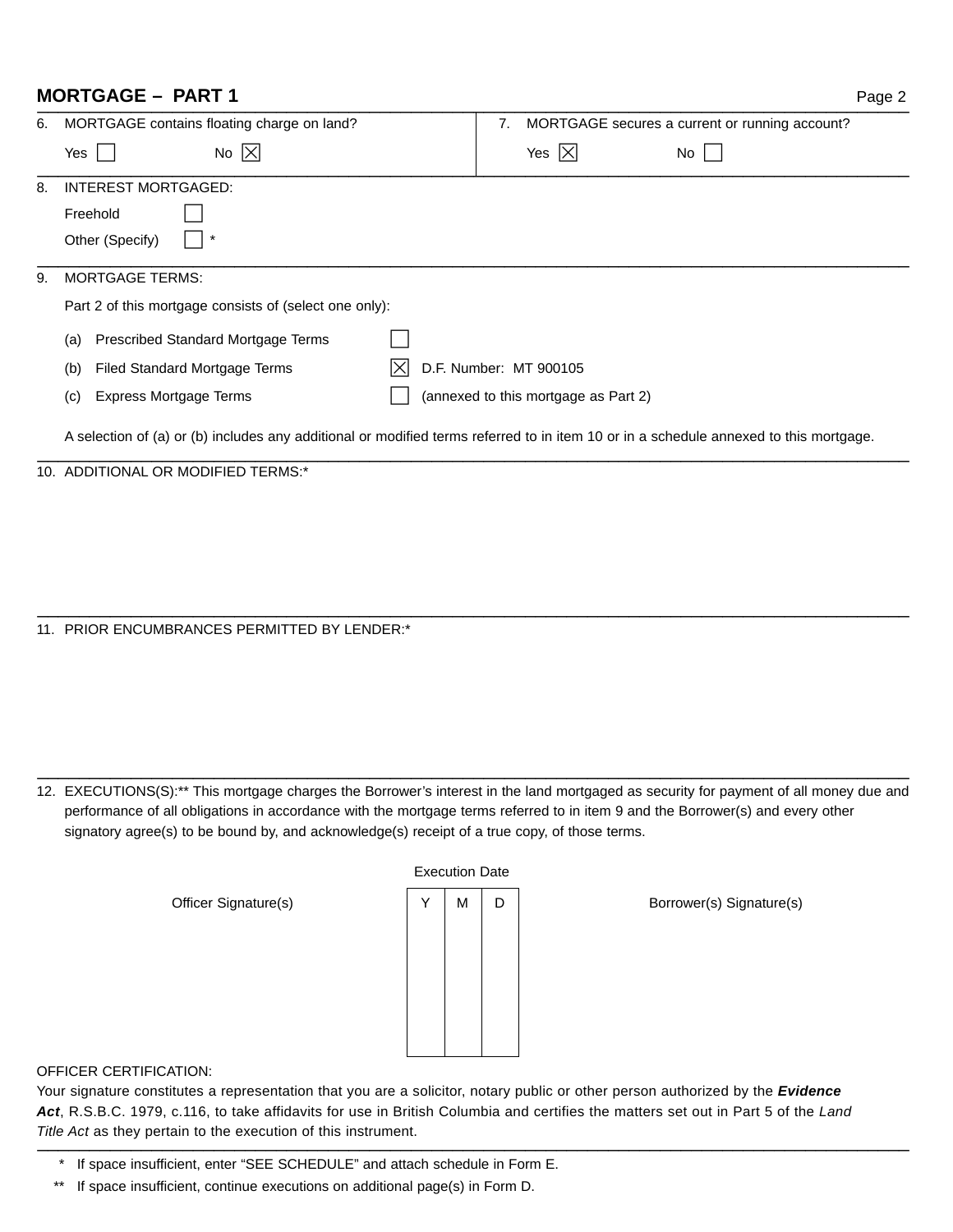**SCHEDULE** Page of pages

ENTER THE REQUIRED INFORMATION IN THE SAME ORDER AS THE INFORMATION MUST APPEAR ON THE FREEHOLD TRANSFER FORM, MORTGAGE FORM OR GENERAL DOCUMENT FORM

#### 5. PAYMENT PROVISIONS

- (a) Principal Amount; (b) Interest Rate
- 5.1 You give us this mortgage to secure the payment to us, on demand, of the debts and liabilities described in sub-paragraph 5.2 up to:
	- (i) a maximum principal amount of \$
	- (ii) interest on the debts and liabilities described in sub-paragraph 5.2 at a maximum rate equal to the **Prime Lending Rate of The Bank of Nova Scotia** from time to time plus \_\_\_\_\_\_\_\_ % per annum, calculated on a daily basis and payable monthly, both before and after demand or default and judgment and interest on overdue interest at the same rate and calculated and payable in the same way, plus
	- (iii) the additional amounts payable under the heading **We may recover our expenses** in the Part 2 Standard Mortgage Terms of this mortgage.
- 5.2 The debts and liabilities referred to in sub-paragraph 5.1 are all debts and liabilities, present or future, direct or indirect, absolute or contingent, matured or not, at any time owing by you to us, or remaining unpaid by you to us, in any currency, whether arising from dealings between you and us or from any other dealings or proceedings by which we may be or become in any manner whatever your creditor, and wherever incurred and whether incurred by you alone or with another or others and whether as principal or surety.
- 5.3 If the debts and liabilities described in sub-paragraph 5.2 exceed the maximum principal amount or rate of interest stated in sub-paragraph 5.1 we may decide what part of them is secured by the mortgage.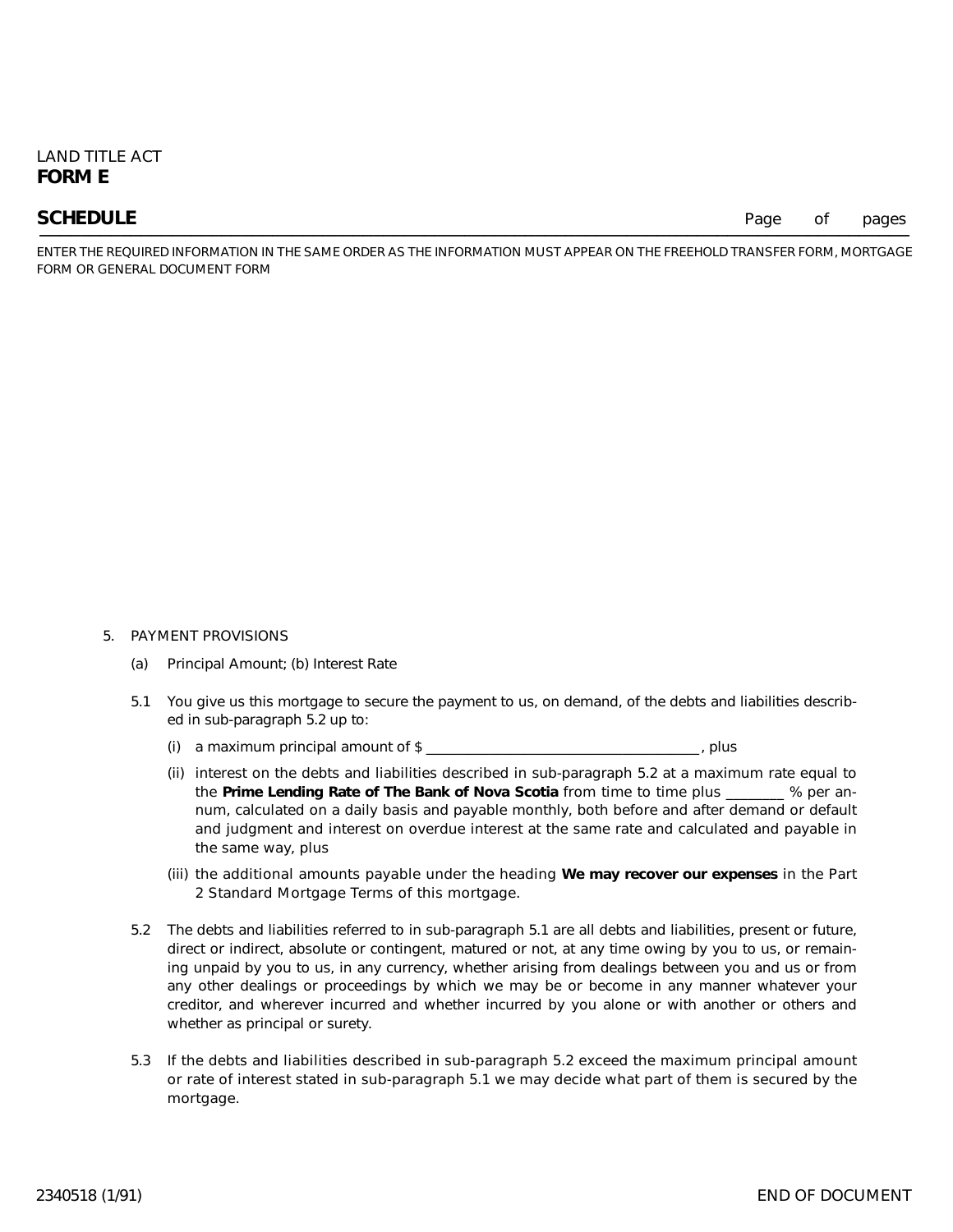**SCHEDULE** Page of pages

ENTER THE REQUIRED INFORMATION IN THE SAME ORDER AS THE INFORMATION MUST APPEAR ON THE FREEHOLD TRANSFER FORM, MORTGAGE FORM OR GENERAL DOCUMENT FORM

#### 5. PAYMENT PROVISIONS

(a) Principal Amount; (b) Interest Rate

You give us this mortgage to secure payment to us, on demand, of;

5.1 all debts and liabilities present or future, direct or indirect, absolute or contingent, matured or not, at any time owing by you to us or remaining unpaid by you to us, in any currency, whether arising from dealings between you and us or from any other dealings or proceedings by which we may be or become in any manner whatever your creditor, and wherever incurred, and whether incurred by you alone or with another or others and whether as principal or surety,

5.2 interest on the debts and liabilities described in sub-paragraph 5.1 above at the rate (or rates), and calculated and payable in the way (or ways), as you have agreed with us from time to time with respect to a particular debt or liability, plus

5.3 the additional amounts payable to us under the heading **We may recover our expenses** in the Part 2 Standard Mortgage Terms of this mortgage and interest on the total amount of our expenses from the date we incur them to the date you pay them to us at the interest rate equal to the **Prime Lending Rate of The Bank of Nova Scotia** from time to time plus % per annum.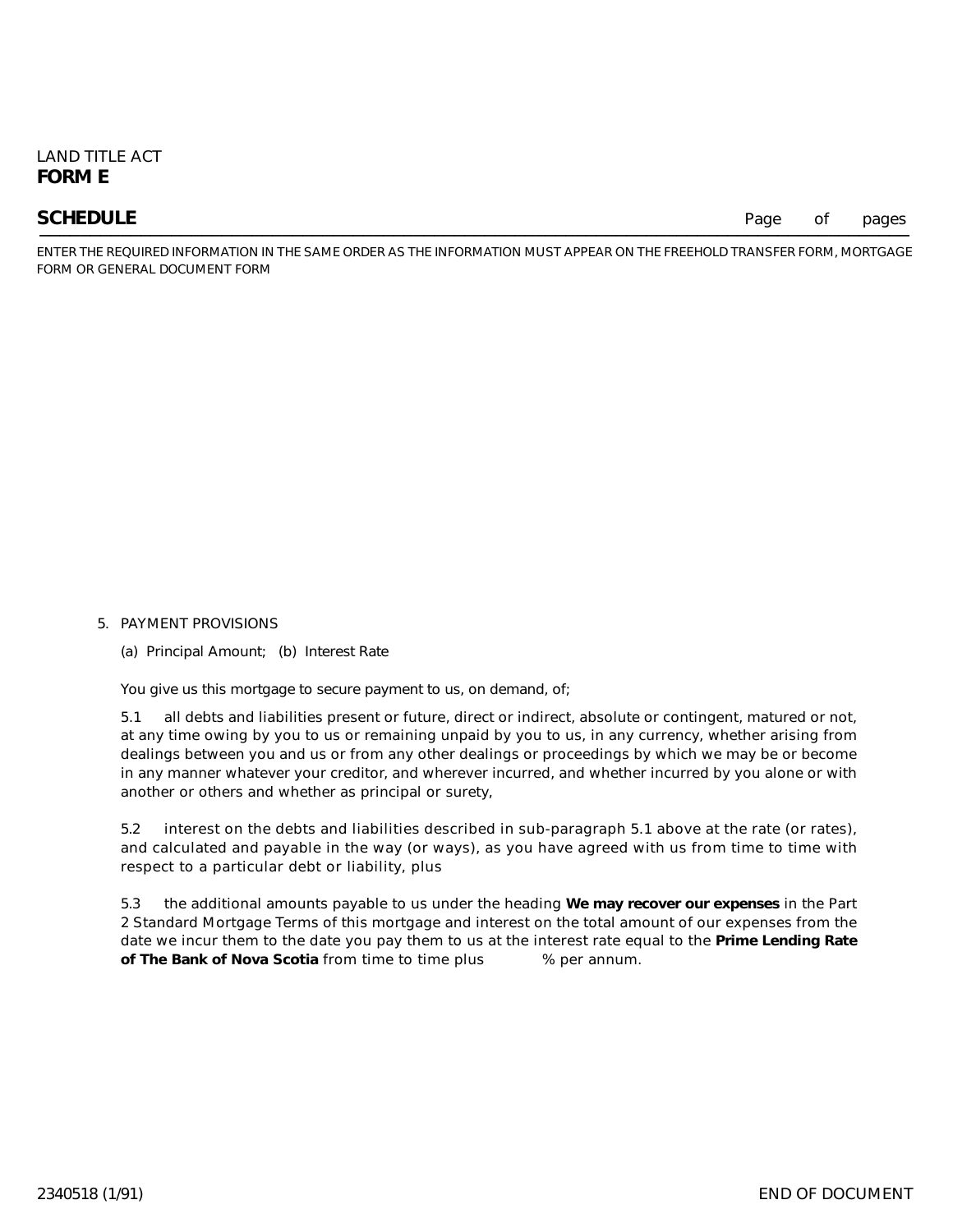### **STANDARD MORTGAGE TERMS**

#### Filed by: **The Bank of Nova Scotia**

#### D.F. Number: MT 900105

The following set of Standard Mortgage Terms shall be deemed to be included in and form part of every mortgage in which this set is referred to by its filing number of registration.

### **COLLATERAL MORTGAGE**

#### 1. DEFINITIONS

In this set of Standard Mortgage Terms and in the Mortgage – Part 1 and any schedules attached to the Mortgage – Part 1, **mortgage** means the Mortgage – Part 1, any schedules attached to it and this set of Standard Mortgage Terms. **You** and **your** mean each person who has signed the mortgage as Borrower or Mortgagor. **We, our** and **us** mean The Bank of Nova Scotia, the Mortgagee. **Obligations secured** means the debts, liabilities interest and additional amounts described under the heading **Payment Provisions** in a schedule attached to the Mortgage – Part 1. **Property** means the property described under the heading **Parcel Identifier(s) and Legal Description(s) of the Mortgaged Land** in the Mortgage – Part 1 or any schedules attached to it and anything else included under the heading **Description of Property Covered** below. **Prime Lending Rate of The Bank of Nova Scotia** means a variable per annum reference rate of interest as announced and adjusted by us from time to time for Canadian Dollar loans made by us in Canada.

#### 2. DESCRIPTION OF PROPERTY COVERED

Any buildings on the property described in the mortgage and any other property that is at any time attached or fixed to the land or buildings or placed on and used in connection with them is covered by the mortgage. Additions, alterations and improvements to the buildings are also covered by the mortgage.

#### 3. OUR SECURITY

**(a) What the mortgage does.** – If this is a freehold mortgage, you hereby grant and mortgage your entire interest in the property to us, as security for the repayment of the obligations secured. This means you give your entire interest in the property to us and our successors and assigns (called our legal representatives) and to anyone to whom this mortgage is transferred in any way.

If this is a leasehold mortgage, you hereby grant, mortgage and sub-lease the property to us, for and during the unexpired residue of the term of the lease, except the last day thereof, and all other estate, term, right of renewal and other interests you may have in the lease, as security for the repayment of the obligations secured. You will hold in trust for us the last day of the term of the lease and any option to purchase or renew granted by the lease and any other

interest you may have in the property, and you will transfer them to us or anyone we may name if we ask you to do so. We may at any time in writing and without cause remove any trustee and appoint a new trustee or trustees of the trust of the last day of the term of the lease and any option to purchase or renew granted by the lease and any other interest you may have in the property. You will not without our prior written consent allow your interest to become merged in the landlord's interest and if you acquire that interest you will grant and mortgage it to us. You will exercise any option granted by the lease to purchase the property or renew the lease if and when we ask you to do so and do everything needed to complete the purchase of the property or renew the lease. You will grant and mortgage the property purchased or the renewed lease to us. You irrevocably appoint us your attorney to do any of the things you must do under this paragraph, but we are under no obligation to do them.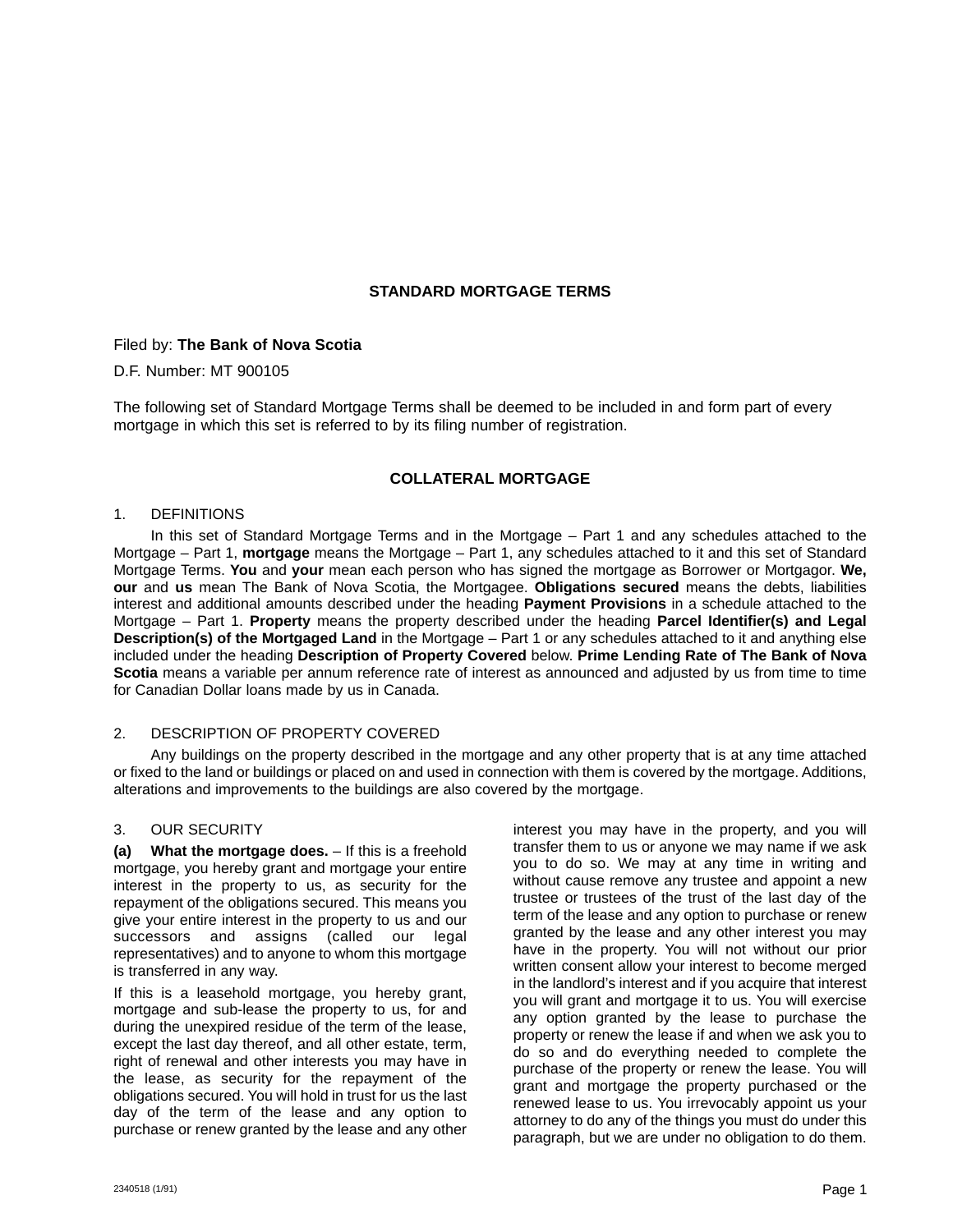The mortgage secures a current or running account. Although the mortgage is not satisfied or discharged by any intermediate payment of all or part of the obligations secured but is a continuing security for payment of the obligations secured, our interest in the property under the mortgage will end when:

(i) you have repaid the obligations secured on our demand and repaid all additional amounts to which we may become entitled under the mortgage;

(ii) you have fulfilled all of your other obligations to us under the mortgage; and

(iii) we have signed and delivered to you a discharge of the mortgage.

You may remain in possession of the property as long as you are not in default under any of the obligations secured or under any agreements evidencing or securing the obligations secured and as long as you meet all your other obligations to us under the mortgage.

**(b) Your title to the property.** – If this is a freehold mortgage, you certify that you own the property; that you have the right to transfer the property to us; and that there are no restrictions, limitations or encumbrances on your title to the property or on your ability to transfer the property to us, except as set out in this mortgage.

If this is a leasehold mortgage, you certify that you are entitled to the term created by the lease and any options to purchase or renew granted by the lease, a copy of which you have provided to us; that the lease is valid and in force; that the tenant's obligations are complied with; that you have the right to sub-lease the property to us and create the trust of the last day of the term of the lease and any option to purchase or renew granted by the lease and any other interest you may have in the property and have obtained any necessary consent to do so; and except as expressed in the lease that there are no restrictions, limitations or encumbrances on your title to the term and options or on your ability to sub-lease the property to us or create the trust of the last day of the term of the lease and any option to purchase or renew granted by the lease and any other interest you may have in the property except as set out in the lease or in the mortgage.

You will not do anything that will interfere with our interest in the property, and you will sign any other documents which we think are necessary to transfer to us your interest in the property and, in the case of a leasehold mortgage, any other documents we think are necessary to sub-lease the property to us and create the trust set out above.

**(c) Effect of this mortgage on other obligations.** – The mortgage does not release you from or alter any of your other obligations to us or agreements with us. The mortgage does not affect any other security we hold for the payment of the obligations secured, or any other right we may have to enforce the payment of the obligations secured. Our acceptance of the mortgage or our giving credit secured by the mortgage does not mean we must make credit available or continue to do so.

**(d) Effect of sale or transfer of property.** – If you sell or transfer the property, then, at our option, you will immediately pay to us all of the obligations secured under the mortgage and, if we do not require you to pay to us the obligations secured under the mortgage, your continued liability and responsibilities under the mortgage and our rights against either you or anyone else who is liable for the payment of any of the obligations secured are not affected.

**(e) Effect of Subdivision.** – If the property is subdivided, each part of the property will secure payment of the total amount of the obligations secured.

#### 4. YOUR RESPONSIBILITIES AS TO THE PROPERTY

**(a) Taxes and other charges.** – You will pay all taxes on the property when they are due. You will immediately give us a receipt showing that they have been paid if we ask for it. You will pay all charges, mortgages and other encumbrances on the property when they are due and comply with your other obligations under them. If you do not pay any taxes, charges, mortgages or other encumbrances when they are due, we may pay them and charge to you the amount paid as an additional amount secured under the mortgage. In this paragraph "taxes" include all present and future taxes, rates, levies, charges, rents, assessments, statute, labour or other impositions on the property or on any person in respect of the property.

**(b) Insurance.** – You will insure with an insurer satisfactory to us and under a policy satisfactory to us all buildings covered by the mortgage against loss or damage by fire, extended perils and other perils usually covered in fire insurance policies. If there is a steam boiler or sprinkler system in those buildings, your insurance must cover loss or damage caused by an explosion of the boiler and equipment operated by it or caused by the sprinkler system. You will insure against any other risks which we require you to insure against. The buildings must be insured for the replacement cost in Canadian dollars.

If we think it is necessary we can require you to cancel any existing insurance on the property, and to provide other insurance which meets our approval. You will assign any insurance you have on the property, or the proceeds of that insurance, to us at our request. You must give us proof that you have insured as required above and you must at least ten (10) days before any insurance expires or is terminated give us proof that you have renewed or replaced it. If you fail in any way to comply with these obligations, we may (but are not obliged to) obtain insurance on your behalf and charge the amount of any premium to you as an additional amount secured under the mortgage. If loss or damage occurs, you will provide us with all necessary proofs of claim and do everything else necessary to enable us to obtain payment of insurance proceeds. Insurance proceeds may, subject to any law, in whole or in part, at our option, be used to rebuild or repair damaged buildings or be used to reduce all or part of the obligations secured.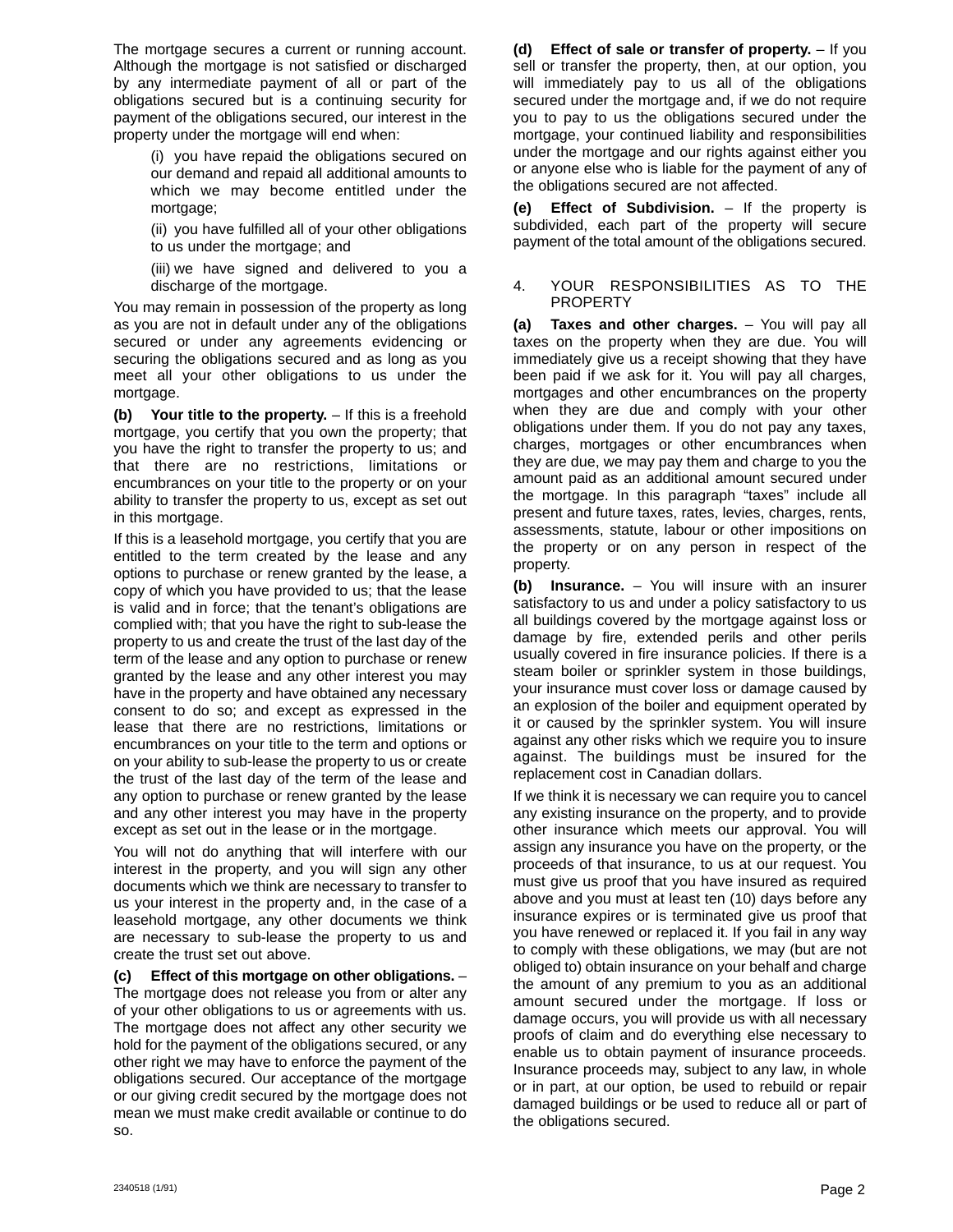**(c) Keeping the property in good condition.** – You will keep the property in good condition and make any repairs that are needed. You will not do anything, or let anyone else do anything, that lowers the value of the property. If you do not keep the property in good condition, or if you do anything, or anyone else does anything that lowers the value of the property, we may make any needed repairs and charge the cost of them to you as an additional amount secured under the mortgage.

**(d) Construction of buildings.** – If you are having any buildings or improvements constructed on the property, you will have them constructed only in accordance with plans and specifications approved in writing by us in advance. You must complete those buildings or improvements as quickly as possible.

**(e) Legal requirements.** – You will observe and conform to all laws and requirements of any government authorities relating to the property. If you fail in any way to comply with these laws and requirements, we may (but are not obliged to) comply with them on your behalf and charge our costs of doing so to you as an additional amount secured under the mortgage.

**(f) Strata lots.** – The following provisions apply to any strata lot that is part of the property. In this mortgage, the Condominium Act as amended or re-enacted is called the "Act".

Expressions used in provisions of this mortgage dealing with a strata lot which are the same as those in the Act have the same meaning as those in the Act, except that the expression "condominium property" means the land and buildings comprised in the strata plan.

• You will comply with the Act and the by-laws and rules of the corporation. You will provide us with proof of your compliance from time to time as we may request. You will forward to us copies of any notices, assessments, by-laws, rules and financial statements of the corporation. You will provide us, on request, with any other documents and information that you receive from the corporation or are entitled to receive. You will maintain all improvements made to your unit and repair them after damage.

• You will insure all improvements which you or previous owners have made to your unit and insure your common or other interest in buildings which are part of the condominium property or assets of the corporation if the corporation fails to insure the buildings as required by the Act and the by-laws and rules of the corporation. These obligations are in addition to your obligations as to insurance under the heading Insurance as far as they apply to a strata lot.

You authorize us to exercise your rights under the Act to vote and to consent as far as permitted by the Act. If we do not exercise your rights, you may do so, but you will do so according to any instructions we may give you. We may at any time revoke any arrangement we make for you to vote or to consent. You also authorize us to inspect the corporation's records. Nothing done under this paragraph puts us in possession of your property.

• If you do not comply with the Act and the by-laws and rules of the corporation, we may comply with them and charge our costs of doing so to you as an additional amount secured under this mortgage. If we pay common expenses, we can accept statements that appear to be issued by the corporation as conclusive evidence of the amount of those expenses and the dates they are due. You will pay us on demand as additional amounts secured under this mortgage our expenses in relation to any by-law, resolution, rule or other matter (other than one for which only a vote of the majority present at the meeting is required), the enforcement of our right to have the corporation or any owner comply with the Act and the by-laws and rules of the corporation and our exercising any voting rights we may have.

**(g) Tenant's obligations.** – The following additional provisions apply if this is a leasehold mortgage:

> (i) you will pay all rent and other amounts due under the lease when they are due. You will immediately give us a receipt showing that they have been paid if we ask for it;

> (ii) you will comply with your other obligations under the lease. If you do not comply with your other obligations under the lease, we may comply with them and charge the cost of doing so to you as an addition to the amount secured under the mortgage;

> (iii) you will not surrender the lease nor make any changes to the lease without first obtaining our written consent; and

> (iv) you will notify us immediately if your landlord advises you of early termination or takes any steps to effect termination of the lease.

## 5. ASSIGNMENT OF LEASE(S)

You will assign to us upon our request, as additional security for payment of the obligations secured and the performance of your obligations under the mortgage, any present or future lease(s) which may be granted by you on the whole or any portion of the property and you will deliver to us upon our request executed copies of all such lease(s). You will perform and comply with all lessor's obligations contained in any lease(s) assigned by you to us. You agree that none of our rights or remedies under the mortgage will be delayed or in any way hindered or prejudiced by such assignment or assignments or by any act of ours relating thereto.

### 6. ASSIGNMENT OF RENTS

(a) You will assign and set over to us upon our request all rents and other monies payable from time to time under all leases of the property or any part thereof, whether presently existing or arising in the future, together with the benefit of all covenants, agreements and terms contained in the lease(s), in favour of us.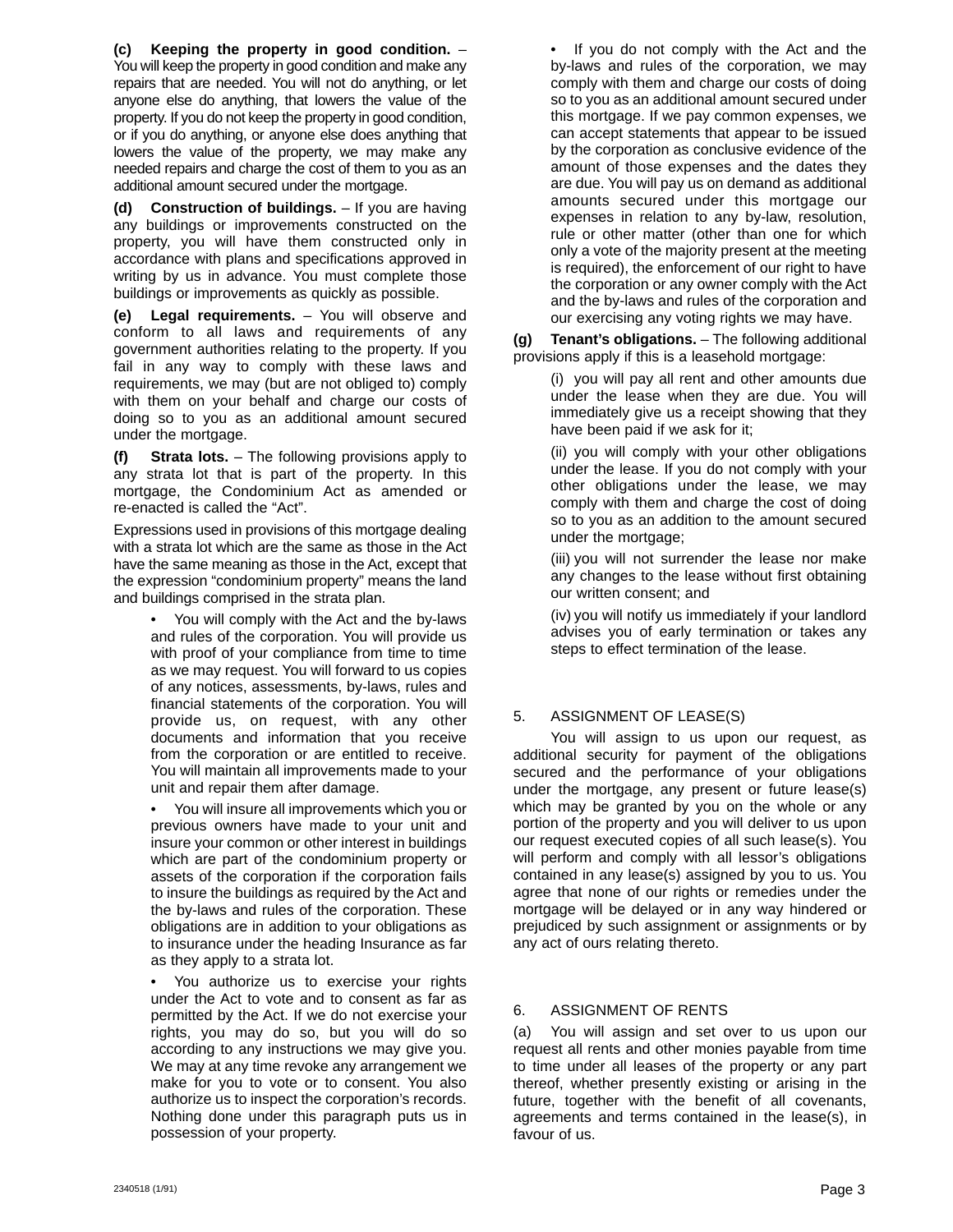(b) You will execute and deliver to us an assignment in registrable form of all rents payable under such lease(s). You will also execute and deliver to us all such notices and other documents as may be required in order to render such assignment effective in law.

(c) We are not obliged to collect any rent or other income from your property nor to comply with any covenant, agreement and term of any lease or agreement.

(d) Nothing we do under this paragraph shall deem us to be a mortgagee in possession of the property.

(e) We shall only account for such rents as are actually received by us less reasonable collection charges. We may apply such rents to the repayment of the obligations secured.

(f) No lease of the property or any part thereof made by you without our written consent shall have priority over the mortgage.

### 7. ENFORCING OUR RIGHTS

If you fail to comply with any of your obligations under the mortgage or if any part of the obligations secured is not paid when due, we may enforce our rights in any of the ways set out below. These provisions do not limit any other rights given to us by law or the mortgage. We may enforce this and any other security we may have for any of the obligations secured, and enforce our rights under the mortgage, at the same time or at different times and in any order we choose.

**(a) You will make immediate payment.** – You will immediately pay to us all of the obligations secured if any part of the obligations secured is not paid when it is due or if you fail to comply with any of your obligations under the mortgage or any other agreement to which you and we are parties.

**(b) We may sue you.** – We may take such legal action as is necessary and permitted by law to collect the obligations secured.

**(c) We may take possession of the property and collect rents.** – We may take and keep possession of, collect rents from, and manage the property or any part of it. You certify that we will have the right to take possession of the property or collect the rents from it.

**(d) We may sell or lease the property.** – We may sell or lease the property or any part of it.

We may lease immediately and without giving any notice. We may sell if you have not paid the obligations secured fifteen (15) days after we have demanded payment of them and we have given any notice required below. Except as provided below, we need not give notice of sale. We need not give any notice if you have not paid the obligations secured three (3) months after we have demanded payment of them.

Where notice is required we will give at least thirty-five (35) days' notice to the persons who appear in the register of title under instruments received up to the close of business on the day before the notice is given to have an interest in the property subsequent to ours. We may give the notice in any of the ways set out

under the heading **HOW WE MAY MAKE DEMANDS OR GIVE NOTICES.** We may give notice to a person under a disability by giving it to the person in any of those ways. We may give notice to the estate of a person who has died by giving it to that person in any of those ways and a notice so given will be taken to have been given to everyone interested in his estate.

We may sell or lease at any time, in any way, and on any terms which we think are reasonable. If we sell on credit, we need not account for the proceeds until we receive them. We may sell anything on the land separately from the land itself. We may buy in, rescind or vary contracts of sale and resell at any time, in any way, and on any terms which we think are reasonable. When we sell we can transfer to the buyer every interest in the property which you had power to dispose of.

We will use the proceeds of sale or lease to reduce or repay the obligations secured and will pay you any balance remaining after all our claims have been satisfied. If the amount we receive from the sale or lease of the property is less than what you owe, you will immediately pay the difference to us.

You agree that a buyer or lessee may pay all of the money due under a sale or lease to us without seeing to the application of the money. You agree that a buyer or lessee under a sale or lease by us will receive a good title to the property or a valid lease of the property. You will not make any claims concerning the sale or lease against the buyer or lessee or their successors in title. If you do have any claims concerning a sale or lease by us, you will make them only against us and only for money damages.

**(e) We may foreclose or sell through the courts.** – We may commence court proceedings to foreclose the property. If we obtain a final order of foreclosure, the property will by law become our property. We may also ask a court to order a sale of the property. We may also ask a court to appoint a receiver (or receiver and manager) of the property.

**(f) We may appoint a receiver.** – We may appoint in writing a receiver (or receiver and manager), on any terms (including remuneration) that we think are reasonable, to collect any income from the property. We may make the appointment even if we have taken possession of the property. We may also, in writing, remove a receiver appointed by us and appoint a new receiver. The receiver is considered to be your agent and not ours; his defaults are considered your defaults and not ours. Nothing done by the receiver puts us in possession of the property or makes us accountable for any money except money we actually receive.

The receiver has the right to use any legal remedy (taken in your name or our name) to collect the income from the property; take possession of the property or part of it; manage the property and any business conducted on the property and maintain the property in good condition; lease the property or any part of it; enforce any of our other rights under this mortgage which we delegate to him; and borrow money on the security of the property in priority to this mortgage for these purposes.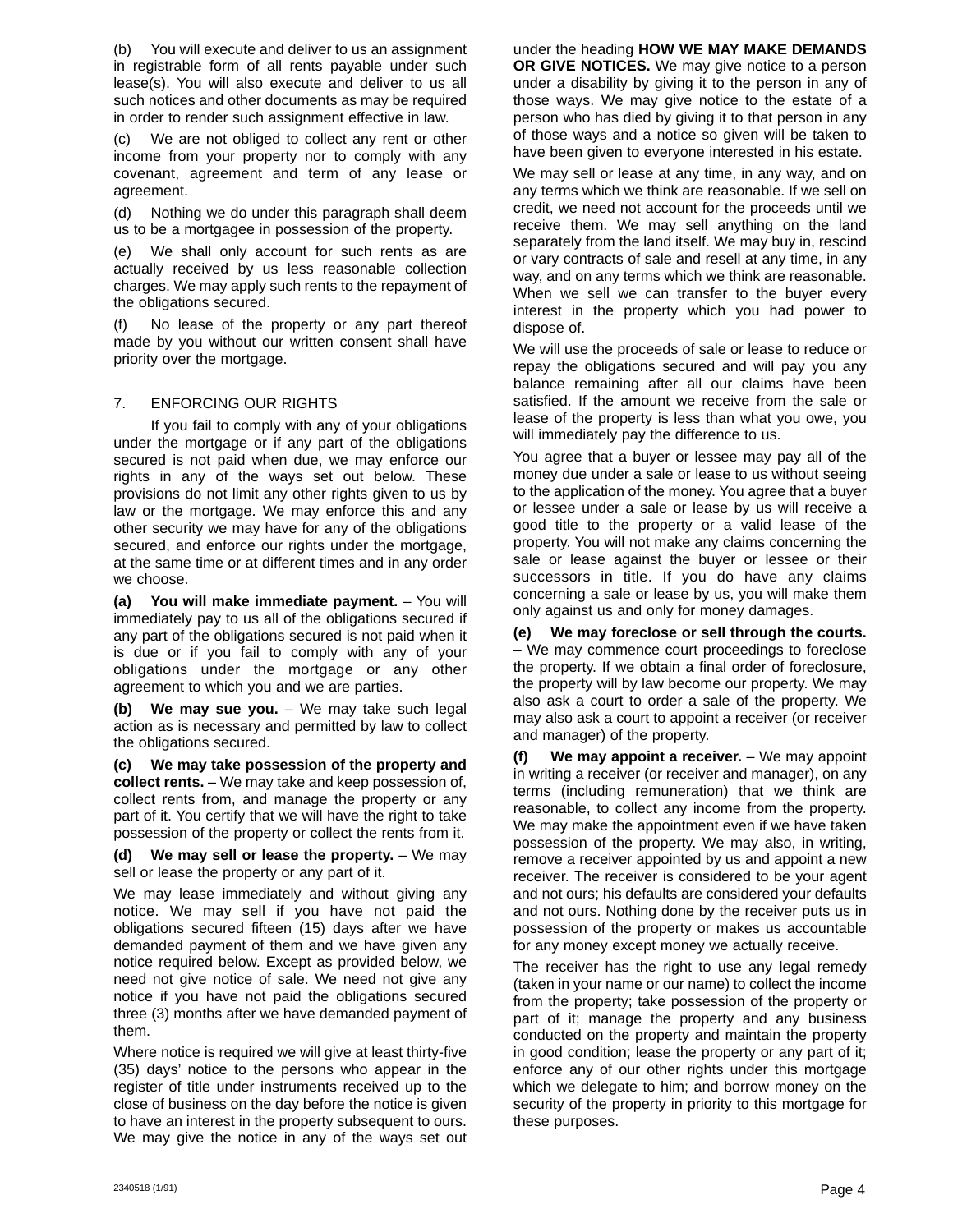**(g) Leasehold property.** – The following additional provisions apply if this is a leasehold mortgage. If any of the following additional provisions are inconsistent with the other provisions in this paragraph 7, where this is a leasehold mortgage, the following provisions will prevail:

> (i) if the default in making any payment of the obligations secured for one (1) month, we may enter on and hold and enjoy the property for the residue of the term of the lease or any renewal thereof without any interference by you or any other person;

> (ii) we may, whether in connection with our exercise of the sale provisions contained herein or otherwise, assign the lease and convey the property;

> (iii) we may sell the unexpired term of the lease or any part thereof at public auction, by public tender or by private sale, either for cash or upon credit and upon such terms and conditions as we may determine, and we may execute and deliver to any purchaser good and sufficient deeds and documents for the same. You irrevocably constitute and appoint the Manager or Acting Manager for the time being of the branch of the Bank referred to on page 1 of the mortgage your attorney for the purpose of making any such sale and executing such deeds and documents; and

> (iv) you will, at our request but at your expense, grant and assign to us or to whom we may direct, the last day of the term of the lease or

any renewal thereof. You irrevocably constitute and appoint the Manager or Acting Manager for the time being of the branch of the Bank referred to on page 1 of the mortgage your attorney for the purpose of so assigning the last day of the term of the lease or any renewal thereof.

**(h) We may recover our expenses.** – You will pay us on demand, as additional amounts secured under the mortgage, our expenses incurred:

> (i) under the headings **Taxes and other charges, Insurance, Keeping the property in good condition, Strata lots, Legal Requirements** and **Tenant's obligations;**

> (ii) in negotiating the mortgage, investigating title to the property and preparing and registering the mortgage;

> (iii) in collecting payment after default of the obligations secured; and

(iv) in enforcing our rights under the mortgage, including our reasonable legal fees on a solicitor and own client basis and interest on the total amount of our above expenses from the date we incur them to the date you pay them to us at the maximum rate stated in any schedule attached to the Mortgage – Part 1 , calculated on a daily basis and payable monthly, both before and after demand or default and judgment and interest on overdue interest at the same rate and calculated and payable in the same way. We may deduct our expenses from any money we owe you.

### 8. WE MAY USE PROCEEDS TO REDUCE ANY OBLIGATION

We may apply the proceeds we receive from enforcing our rights under the mortgage to reduce or repay any of the obligations secured in such manner as we may decide.

### 9. WE MAY OPEN A SEPARATE ACCOUNT

If we learn that you have disposed of or encumbered the property or any part of it, we may close your account at the amount then due to us. We may open a new account for advances and payments subsequently made and received by us. No amount paid in or credited to the new account will be applied to or have the effect of reducing or repaying any of the obligations secured due to us on the closed account when we learned of the subsequent disposition or encumbrance.

#### 10. DELAY, RELEASES AND PARTIAL DISCHARGES

We may delay enforcing any of our rights under the mortgage or the obligations secured or any agreement evidencing or securing the obligations secured without losing or impairing those rights. We can waive any breach of your obligations under the mortgage or the obligations secured or any agreement evidencing or securing the obligations secured without losing our rights in respect of any breach of your obligations.

We may release others on any terms from any liability to repay the obligations secured without releasing you. We may on any terms discharge any part of the property from the mortgage and, if we do so, the remainder of the property not discharged will secure the total amount of the obligations secured.

### 11. DISCHARGE OF THE MORTGAGE

We will reconvey the property to you or discharge this mortgage if you pay us the obligations secured on our demand. You will give us a reasonable time after payment in which to prepare and sign the reconveyance or discharge. You must pay our expenses of having it prepared and of signing it. You are responsible for registering it.